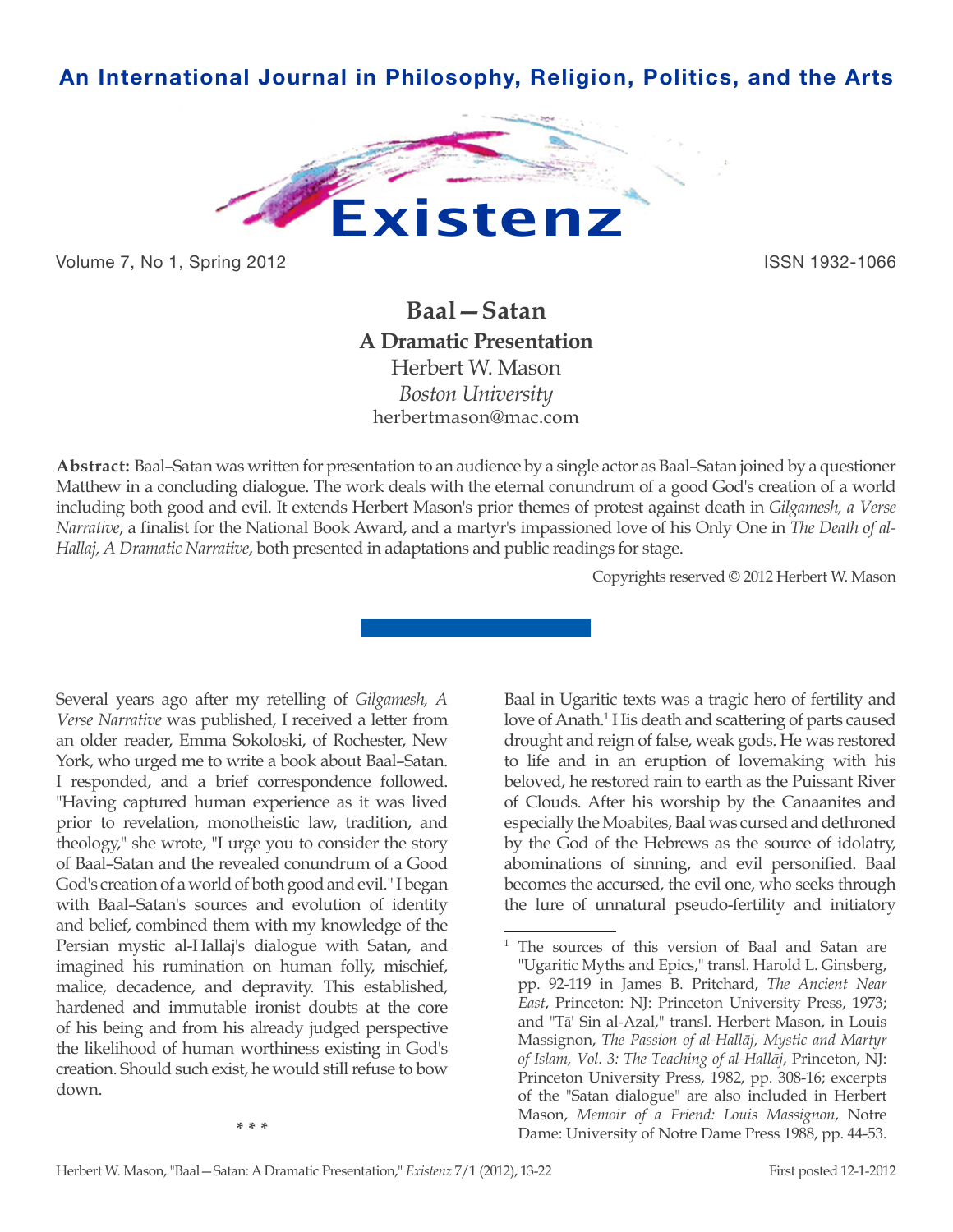seduction of true believers the permanent alienation and damnation of souls cast out by the One Unique God. As Satan in certain Islamic mystical texts he is steadfast in his contemplation of God alone, and cursed for his opposition to God's creating of unworthy and weak humanity. As Satan he insists on the priority and exclusivity of his contemplation even unto damnation.

This Satan Baal spiritualized has become an observer who is not reducible to banal seductiveness. His spiritual pride is based on his higher knowledge of God. He believes that humans' behavior makes them unworthy of their creation and justifies his refusal to bow down before them as their Creator has commanded. Though he is a fallen angel, his steadfast devotion to God is seen by some extremists as a model of purist spirituality.

### **Rumination**

What follows for story purpose is the appearance of someone, anyone at all, preferably a male human who fears his life is coming to a premature end. In fact, he has lost the thread of his own past and his future looms as something undesirable. He is worried, depressed, confused, angry, frustrated, bored with the eternal seeming present, and all of the other symptoms tempting him to the imagined whisperings of the evil one.

"You need to take advantage of the attractions around you, especially those different from what is drying you out and making you believe you're suffocating."

"Yes, dryness, suffocation."

"Is it women or the woman or any woman stifling your creativity?"

"Stifling, yes. Woman, yes."

"Other women then are attracted to you."

"No. That is nonsense. Temptation. Nonsense. I am not attracted to or attractive to anyone."

This Baal–Satan is impatient with his responses. He turns to a woman, who is excited about her future, once she is rid of the whining male who has stifled her creativity.

"Creativity, yes. Stifled. He was never a companion, always just a self-centered, routine oriented, unimaginative, mediocre, ordinary, and often lying person who carried few of the burdens that I bore willingly, that is, up to now."

"Mediation, counseling, others' advice didn't help you rid yourself of that male."

"No, nothing helped and cost a lot of money. Though now, the voice I hear in my head is friendly, understanding, positive, never speaks in distracting questions."

"Yes, positive, understanding, and friendly. I would add, forward thinking. Don't look back. Let all of that go. Old baggage."

The whispering stopped. Snickering was silent. The real Devil's only dilemma is whether either interests him enough to continue whispering. He is frankly bored with human subjects, but they are there to play with, once having been excluded from higher possibilities. Judgment is accepted as a sign of God's recognition of Baal–Satan's higher state of knowledge. He exists apart while these humans keep coming into and going from existence, each different, each the same. It is his curse to only whisper while they can shout. Mostly he rests, recalling nostalgically that he once could be killed and then restored to life. He could fructify Anath, be amputated, to all appearances murdered, and then recreated, over and over again, in the nature of things. Humans once left their One and Only God for *me*. They hungered for *my* secret. Then all of that dying and reliving ended without *my* knowing how. The past just ended for Baal. The humans still keep coming, however. *My past* became theirs or its illusion. They imagined they died and came to life again with each sexual experience. Childhoods died and yet persisted to haunt them. They lived or half-lived with yearnings of futile returns to the past. And I in my transformation was reduced to whispering, luring them into my nostalgia, which now is theirs to bear. Our triumphant God is the author of final judgments but also unexpected substitutions, transferences, interferences, gratuitous gifts, eternal transformations, and of ideas not even I will ever understand. I was an experiment, a test, of obedient contemplation of the Self of selves. And I remained in my new existence faithful, pure, unswerving in my devotion. And then I heard the command to genuflect to humans, and I remained standing instead, out of knowledge of their evil and a higher estimation of God. My reward as a test was to be a witness to change in humans without being able to experience change myself. I was humbled before God's constancy and had not imagined God as the source of such lower beings' capacity for change. The creation of humans was a scandal to my now purist mind and has proven to be so to my embittered spirit. This is what becoming spiritualized amounts to, if indeed, as I recognize, I was once the actual Baal. It is a weakness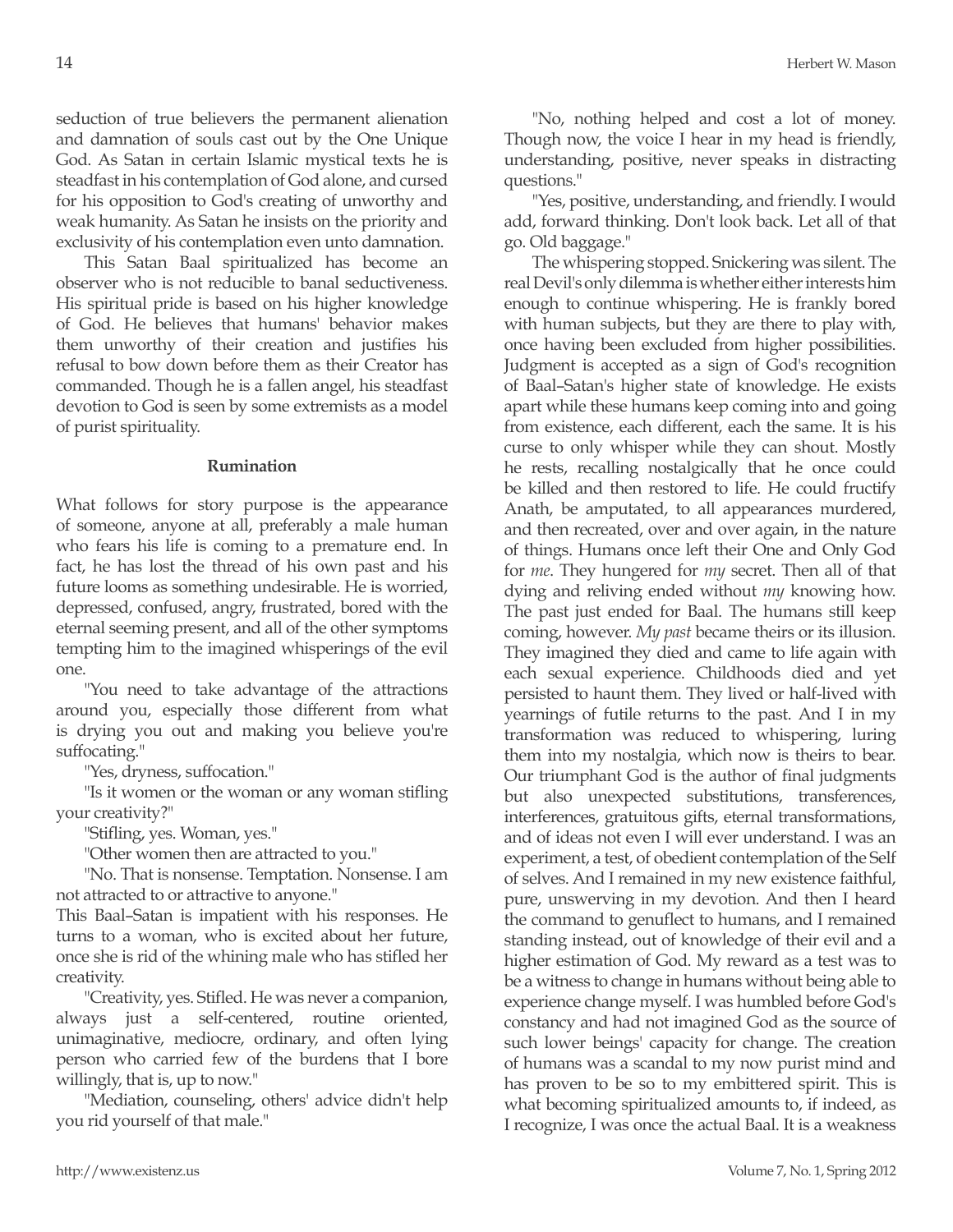in my nature to want to participate at least partially in another's, if not by theft, and certainly not by envy, but by whispering about what is withheld from me. It is my illusory release, without which I would have no idea of liberty at all, being allowed to *talk* only to myself.

I whisper most to women now. Self-confidence, newly acquired, is very tempting to my nature. Once submissive and subsidiary to men, they now are in high state of imitation and are more inclined to listen to flattery and confirming whispers of their greatness. The moral boundaries that were defined for men, they need not fear from crossing, for they know they are different and are not mere objects of necessity, devotion or irritation by creatures with inflated notions of self. Difference, of course, is not the same as change. They too risk the grip of their humanity. That's what they hear from me when something makes them listen to the whispers of those they have displaced. Of course, imitation enables me to sound like husbands who have failed to realize their own dreams. Authority has shifted. Still, I know the needs for reassurance remain. They too are only human, after all. I can help them gloat over men. That's whisper one. I can make them think they can create alone. That's whisper two. I can produce the sound of public acclamation. That's whisper three. Pretty soon they are undermining what they have attained by trusting whispers of recognition and authority, no matter what their fields of expertise may be. Of course, I want to keep them believing in their independent selves, as men did theirs once, for purposes of entertainment, not mine, but of all humans who are prone to mockery of themselves. Even with this apparent change I still am bored; and yet I will not bow down before these creatures, except in mockery of myself. I realize that they believe they are listening to their own mind whispering to them, as men once did. I need no recognition from any of them, once God has sealed me with this role, which is hidden and thus inviolate from them.

What is it in humankind that leads not only to error and folly but to cruelty? Not whispering from me, but their ingrown fear of their mortality. I, no longer being Baal, can relieve them of that fear. It has some purpose in their lives that eludes my understanding. But then I'm not human. My feeling on this point of human cruelty is astonishment, anger and contempt. It seems they torture one another for the rush they think they need without their having to experience torture themselves. It is preemptive, unprovoked by their selected or random victims. They deal with their own guilt by

calling it necessity and blaming it on politics. But in fact it is pure savagery, gratuitous and evil of a kind that shocks me. Once more I feel justified in refusing to bow down before such humanity. God knows something is awry that seems to me, however, to be intentional and gratifying to those who torture their own species. I remain standing in my horror of what I see and have no power to prevent.

One strange thought has crossed my mind, tempting though it be: is the story of God's creations mainly about me, not them? Is it a test of whether I, the first created, transformed and judged, can set aside the purity of my devotion by desire to prevent evil among those who envy my prior gift? Is it their desire to please God through imitating my example of devotion? That would be a change from their nature to mine, which the judgment of God has rendered exclusive to me. It is the conundrum of all conundrums: Pitiful humanity in its religious fervor has the illusion of emulating a creature purer than themselves. Evil is in their desire to commit not prevent. I only whisper, and on this subject, my whisper is my sigh of horror at what I cannot prevent.

The stories of the humans' lives are so banal, so repetitious, so derivative and imitative that I am tempted to believe that my existence, in so far as it is created by the transcendent will of God, must be the only story that can be called original. And by my refusing to bow down to secondary creatures my story, which began in purest contemplation, proceeded to a rational evaluation of lesser creatures than myself, and rests now in a paralyzed state of sighing over what I cannot change. Sighing in a melancholy angel sounds like whispering to a human's ears. I cannot tell their stories. That is left to their imperfect skills in science or in art to forge. Some, with whispering they think is inspiration, tell it almost well. Their beginnings are imagined, their middles are bunched together by what they think are conscious actions, and their ends result from painful unravelings. Fate is the word they use for what they fail to understand. Some turn fate into success, which however shares the same time limitation as their existence.

So, accursed by my fidelity to God, as I believe I am in truth, I am forced to apprehend all of the sufferings of humankind without the power to end them. My fate, unique to myself, is my own continuing strict adherence to purity amidst all conceivable forms of the opposite. I am not reveling in these, but I have no capacity for pity. I never had as Baal. Spiritualized as Satan, my renunciation is even more severe. No one should envy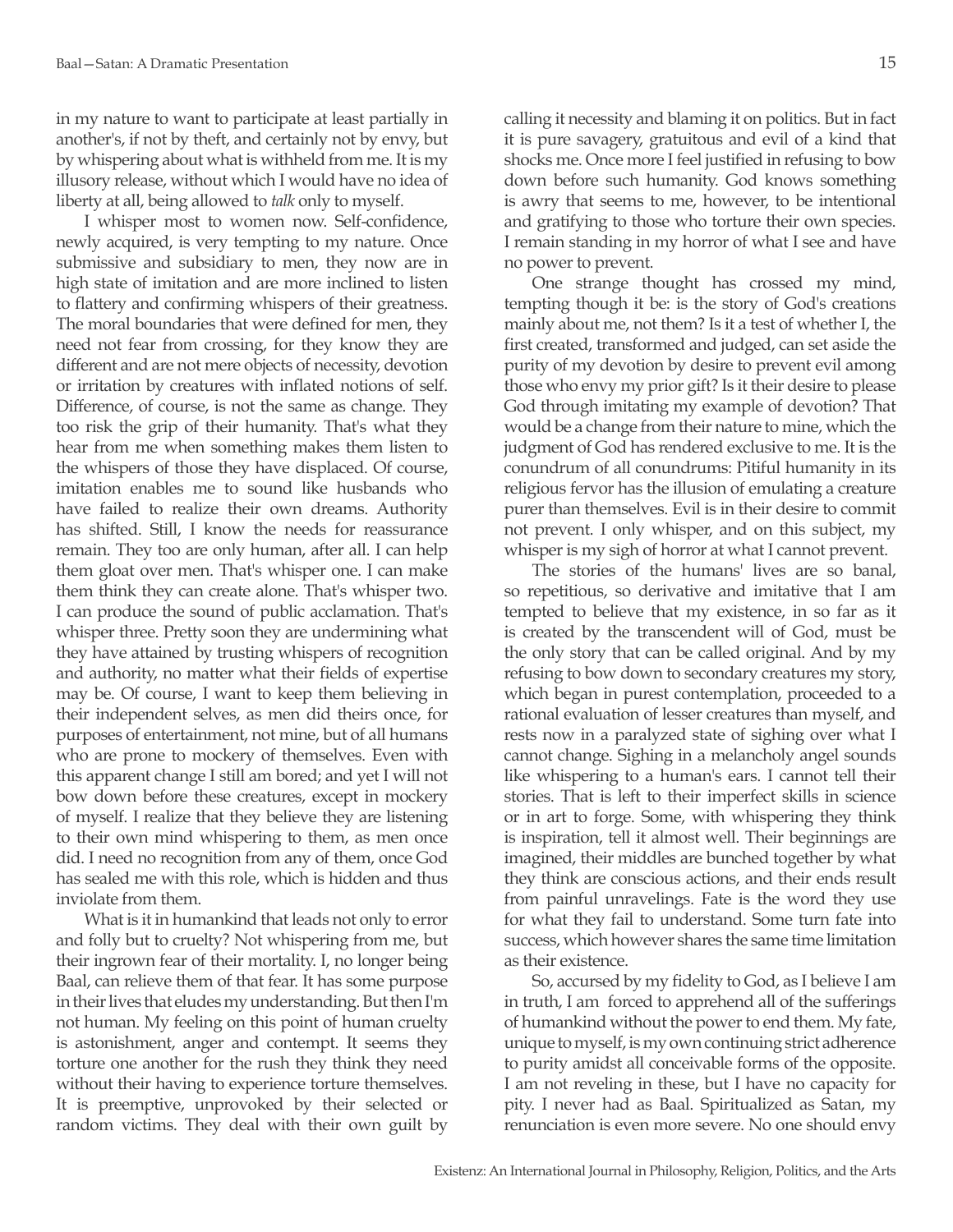my state. Perhaps I can be perceived as a teacher of those who desire to exalt themselves as terrorizing servants of God, but they as humans must realize if they can that such devotion as mine can lead to Hell.

If the exemplary story is indeed mine, not theirs, then am I forced to struggle to attain what humanity needs most from me, that is, a change of nature, which is impossible? To understand me humans must consider a creature who no longer has the power of choice. In truth mine is a story more proscribed than theirs. From this perspective, I am cursed to exist ironically with them in theirs.

## **Out of Character**

This judged angel's character is fixed: he was created as a contemplative of God. But, speaking in the third person as I do, he did not go out of character when he refused to bow down before humanity. He remained steadfast, as he argues in his defense to this day. It is only the humans who consider him different than he was intended to be. In his mind therefore, it is humans who freely go in and out of character, and thus can be seen as inconstant. He is depicted as evil by them because they can't stand constancy, though at times they bow down like sheep before tyrannical rulers who recognize their need of constant supervision and control. Their rulers, they think, make a bargain with the Devil, being evil in their tyranny. But, in fact, the rulers don't see themselves as evil, but as responsible guardians. Personally I find rulers not interesting, being too much like myself in their constancy. I will not bow down before humans, which doesn't preclude my being entertained by their variety of changes in character. They are hopeless anyway, so I feel not challenged to tempt them to abandon hope. I find amusing the claims to knowledge of the most intelligent among them, but I find disappointing the rationalizations that lead them to commit violent actions. Justifiable despair happens among them all too regularly without my arguing for it. What is it that makes them so repetitive without their being constant? I have no desire to understand, no desire at all.

#### **A Lover's Love of the Beloved**

This is my ironic response to those humans who happen to transform their aroused emotion into love, apply it to another or to others in a vague generality, and then consider the object of the so called love to be their imagined Beloved. There are cliques of these people in each religious configuration. What they don't realize, being too impatient to study their own history and sources older than those affected by their own anxieties, is that I too was in love once with a beloved. They think I am frozen in my judged state and cold at the heart of my being. None of that's true, though having been spiritualized in order to be finally judged, and thus transformed, my idea of a beloved as the source of love, vanished, in concept but not from memory. My devotion to God is not based on my remembered impure love, which had become too mixed with death. In other words, I am imitated by humans who stray mistakenly from God to a discarded past of mine out of their own decadence. Judgment requires a discrimination, which now I possess and they do not. Thus, knowing humans as I have, I couldn't in my transformed state, with clearer knowledge, bow down before such creatures whose expressions of love are deeply flawed. For further clarification, I have become mostly attracted to knowledge, and I'm not and never was a serpent. Serpents are attracted by nature and instinct to life. There were two trees in the allegorical garden. I knew the two genders. They chose to eat; I was enamored of knowledge, not of them.

#### **Sincerity**

In certain cultures other than his own, this is a spiritual state required for the realization of lasting human relationships. In rarer cultures still, it is a prerequisite for seeking knowledge of God. It implies a certain purity of heart. That should be said enough.

Of course, it isn't. Matthew has witnessed it in others belonging to other cultures than his own, and he has met a few people who embrace it in even smaller numbers. To describe it convincingly to those lacking it is futile.

It is a nearly hidden ideal condition without being subversive of other conditions. It is hidden but it is also spontaneous in expression. As such it is an ideal, which means it is real but rarely seen. It can be recognized but not forced to appear.

It is not naïve; in fact, it is worldly wise, being in the world and having others discover, to their embarrassment, its absence. It has no desire to alter anyone else's condition, meaning it has no apparent mission. It appears and it disappears with the person whose state it is. Others remember it with some regret. Remembering among persons acculturated to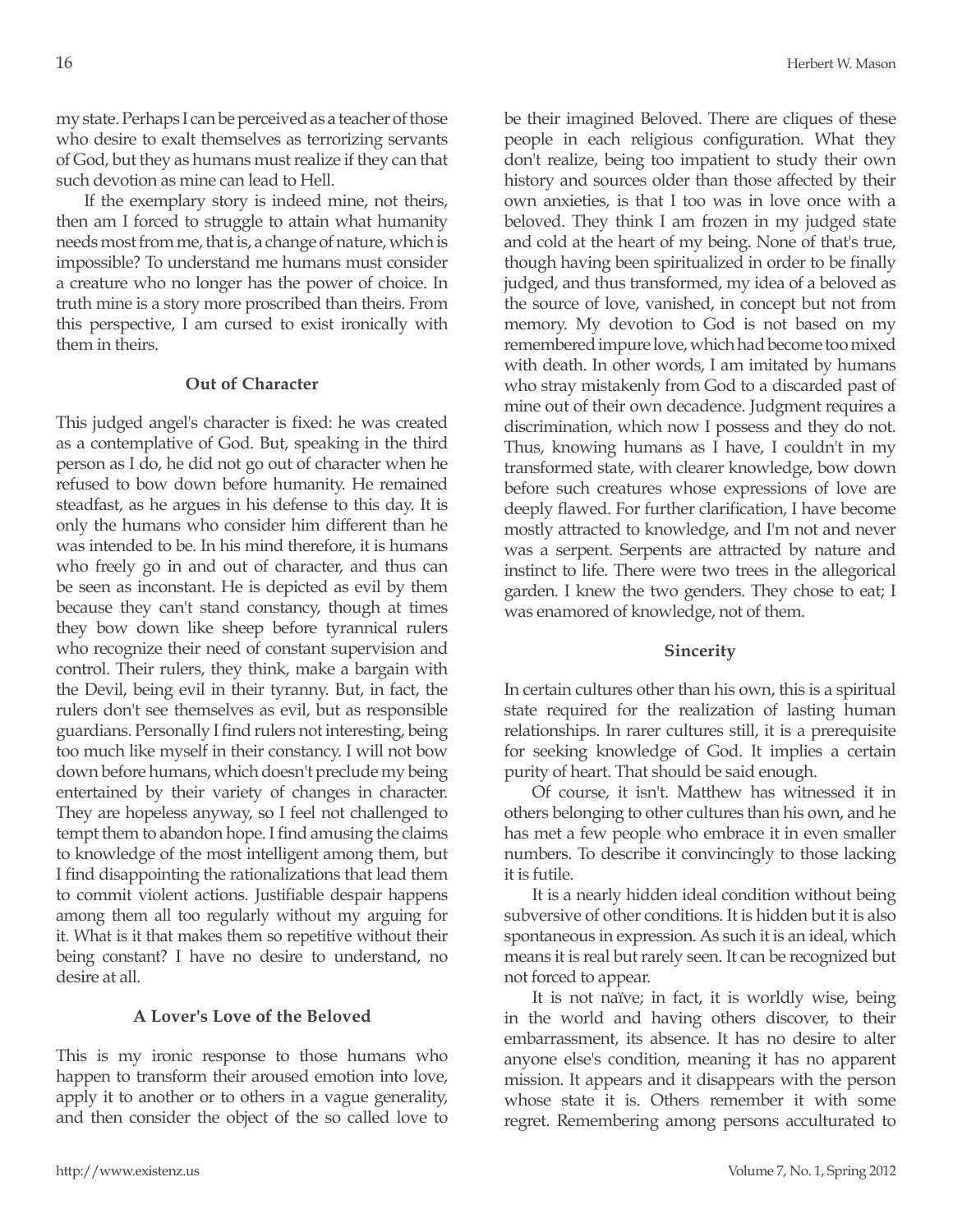insincerity doesn't bring it back into existence. Even grief at funerals is without spontaneity and false if sincerity has been absent previously among the grievers.

Sincerity doesn't come into being as one's state by meditation on loss, guilt, punishment, or evil, nor is it based on exclusive claim to love, honesty, or good. It is not developed by prayer to God but only by the grace of the one to whom one prays; in other words, not by enthusiasm about one's prayer.

Sincerity is thus a gift given spontaneously and expressed in the same spirit in which it is given. Some cynics are virtually excruciated within by what they find is most offensive to their critical acumen; namely, conspicuous sincerity. This is not, however, why sincerity is hidden, meaning out of fear of others' mockery. Sincerity, on the contrary is akin to courage, not to cowardice. It isn't offended by cynicism; to be sure, it is aware that only the fearful would dread its sting. Fear breeds cynicism. Sincerity breeds compassion, which is an even more excruciating state for cynics to encounter. A further still more almost agonizing state for cynics to be afflicted with is simplicity.

Sincerity, compassion, simplicity, the trinity of conditions that afflicts all cynics most with what they regard as personal suffering: in their thought, word, and deed.

Matthew has no ecclesiastical position, by the way, which in any case is not a prerequisite for sincerity, as this judged angel can attest from his forays into supposedly hierarchical temptations.

Though Matthew is that unusual human who is himself sincere or at least admires sincerity as an ideal for humans and may even believe it is possible to attain, he recognizes, if I understand such a person accurately, that our God is Entirely Other Goodness not his own, God's goodness, he believes or hopes, is working through human creatures in order to redeem them. Evidence is scant on this latter point. It is a long shot, of course, given most individuals' tendency or perhaps collective cultural pull toward chaos when not controlled from above. As a judged angel I have to say, even in the face of a sincere Matthew, that I am repulsed by the self-contradictory thinking and experiencing of which humans are capable. The most paralyzing of such states occurs when the human mind surrenders all grace and thought to ecclesiastical, sectarian or cultic dogma and ceases thinking at all. Is this where sincerity leaves a mind desperate to understand? No wonder I'm right to honor God by refusing to bow down before such a creature.

Of course, some ironic human wag might retort in comedic disappointment that I doubt God's power to redeem anyone who has betrayed the grace that's given him. I'll accept that as part of the cost of my being judged.

Does it surprise any human being that I, above all creatures, am the wisest expert on sincerity?

### **Belief**

One fact that eludes the unbeliever for obvious reasons is that only the believer knows how treacherous it is to live with belief. The believer is never comfortable with his own assumptions of knowledge or rightness. His self-doubt is his invisible companion. And self-doubt doesn't make him more understanding of non-believing human beings. Once he has been seized by belief he believes only in unexpected inspiration, not in his own or others' capacity to understand or achieve or be worthy of deeper knowledge. He stands bereft of` his illusions about himself. He is stripped except for his vices, which remain clinging to him desperately even as he struggles to convince himself of their meaninglessness to him. He is not seeking another self and has no capacity to believe another self can be created by art or science. He is alone, as love mystics believe they are, with their Only One, and their Only One is their Lover, whose frequent distance from familiar reality is like absence, and is torture. At such a height or depth of belief eternal reunion is considered the only resting place.

To Satan, of course, this is the human folly of all follies, the impossible desire, to which there is his prior experience of ultimate self-deception as guidance. Mystic lovers are the meat he yearns to feed on, if he in his cold determinism yearns about anything at all. He dialogues with such persons, trying to make them believe they are dialoguing with themselves, where he leaves them, if they are just lovers of themselves, in ultimate confusion. If they recognize in his voice another's than their own, however, there is for them a glimpse of the other's perdition. There are few saints in human culture whose foreknowledge of Hell is as certain as that of Jesus. The whole of humans' history is a darkness in which they can only dream of light.

### **Invisible Source**

Albrecht is a thoughtful observer of humanity. This is not to say that he is sensitive, caring or kind. He has a sorcerer's instinct for cruelty; he can tap into its source as if he were endowed with a divining rod and cruelty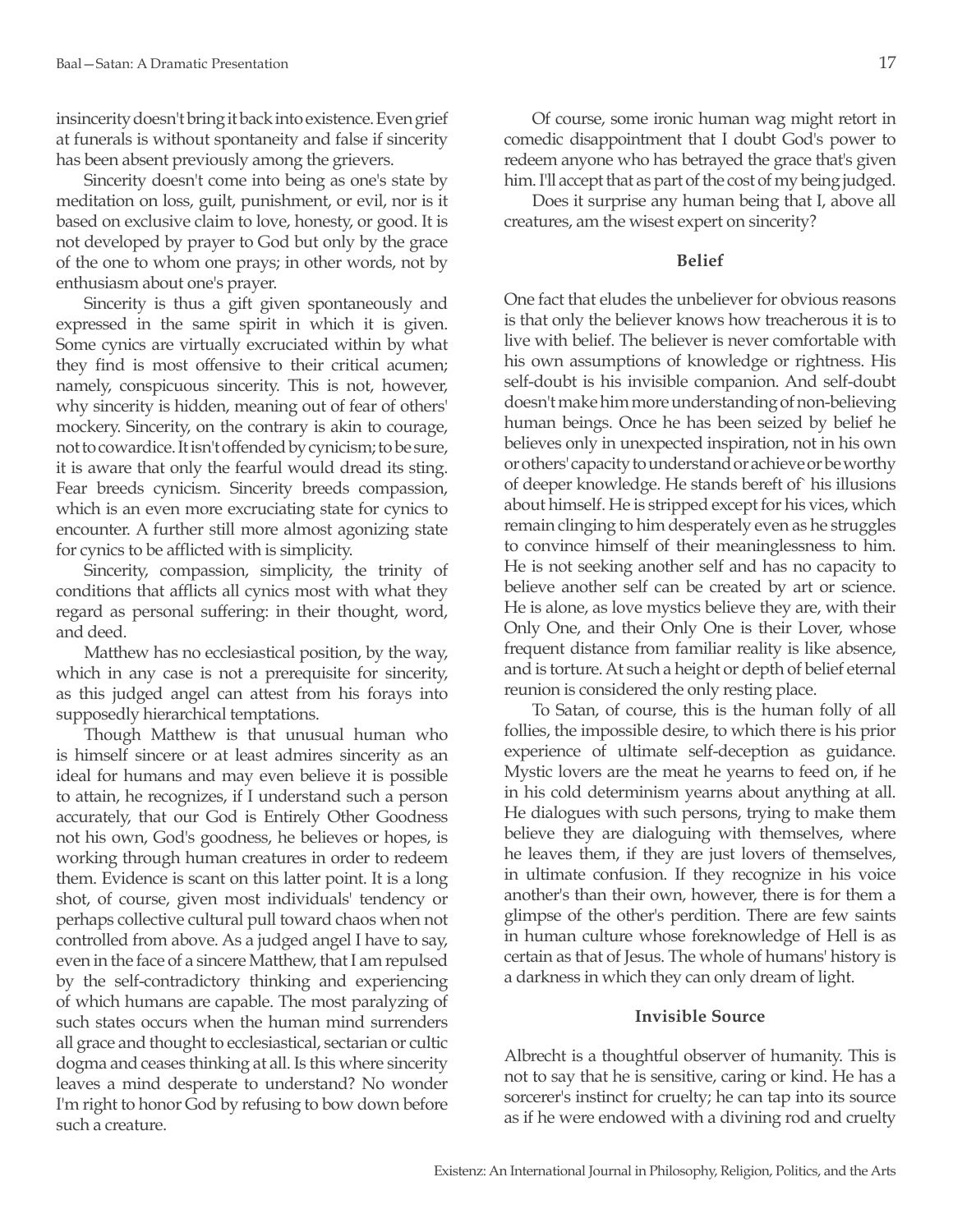were water. He finds it where others can't even imagine it to be. If someone is severely handicapped from birth, it is obvious to everyone who sees him or her that bad doctoring or genetic deviation or humanity's poisoning of its environment or God was to blame. The blaming soul or the conscience in Albrecht, so to say, was blunted and spared of responsible concern or something called vaguely fellow feeling. But if someone's deformity were internal, invisible, and hidden except from the devilish eye, then Albrecht is the one to find and exploit it.

Something deformed him and enables him to exploit the deformity in others he thinks frees him from blame for, as he puts it, what others make him do to them. This is the self-flattering defense that Albrecht contrived in his own wounded soul and plumbed to the depths in his antagonism toward all other creatures. The source is deep within the earth of created nature itself. It has many veins of cruel ore flowing in many directions and affecting all of nature. Because it isn't visible to the ordinary human eye, almost all of humanity acts out of partial ignorance with regard to other humans' afflictions. Cycles of violence rise from the depths as if from nowhere and subside and disappear into unknown regions of hidden mystery. How else to explain the irrational triumphs of evil in the human world? Something occurred that resides within and not only permits but stimulates and directs cruelty outward toward unsuspecting victims. Further, it is a spring that replenishes itself and is generated to the full only by repeated use. The soul deformed at such a depth of cruelty directs outward the energy of revenge that is within it. Revenge is its normal response to every stimulus. The irony of Albrecht's own control of the energy within him is that much of non perceiving humanity in fact admires him, as Albrecht himself observes, for being unwilling to accept responsibility for every self-serving act one does against others.

# **Conversation**

Can a judged angel have a conversation with God if not with humans first?

Being judged for refusing to bow down before God's creation would make it seem impossible. Conversation is an art practiced by friends or by persons who assemble and through conversation discover friendliness through civility. It doesn't require consensus of opinion but it avoids personal rancor or insistence on superiority of one's position over others' on a given subject. Such an angel, no longer a friend of God and certainly not of humans, can hardly avoid mention of his disdain for those with whom he is conversing before a subject for discussion has been presented. He is by fact of being judged in an anti-human position on every issue that could be discussed. So this angel's relationship to humans is fixed by God and conversation with either is impossible. The relationship is based on contempt and from the humans' perspective on their basic insecurity and fear. God's judgment of me should have protected humans from such perspective, but the fact that it has not further underscores humans' ignorance of God's power and compassion. The art of conversation is thus their art alone among themselves and cannot be performed with a judged angel. It can't be performed at all if the specter of judgment hovers over it. It must be open and free among them, and it is the one thing that they share in a group that may be spontaneous. When one or another's dictation dominates it, it confirms this angel's disdain, even without his being a part of it. The art of human conversation isn't seeking judgment but the free circulation of opinion that flourishes best without demanding a conclusion. This angel's argument has been concluded. As much as he would like to reiterate his opinion, he cannot participate nor inspire such an art among those he holds in contempt. He wallows in his own opinion, thus he is excluded from conversation. He can be intrigued but not deluded by those humans who believe they can and do converse with God. Humans' opinion of themselves makes conversation possible only among themselves, not with God.

# **Detachment**

Some humans appear detached, removed, apart, noncommittal, evasive, aloof. These appear to be calm, secure, unruffled, undisturbed by events around them or by their own complicity in allowing or doing evil to others. Truth is, from this judged angel's eye, they are deficient in the very standard of behavior that they would normally expect from others but which they judge unnecessary for their own well-being. In fact, they may be capable of and even responsible for occasions of extreme violence and depravity. Again, though they appear civilized in a world of gross incivility, they above all persons are unworthy of anyone's bowing down to their creation. Our God is not the author of detachment. Rather it is a collateral byproduct of their freedom. It conceals the gross malevolence which they believe God has permitted them to commit against lesser beings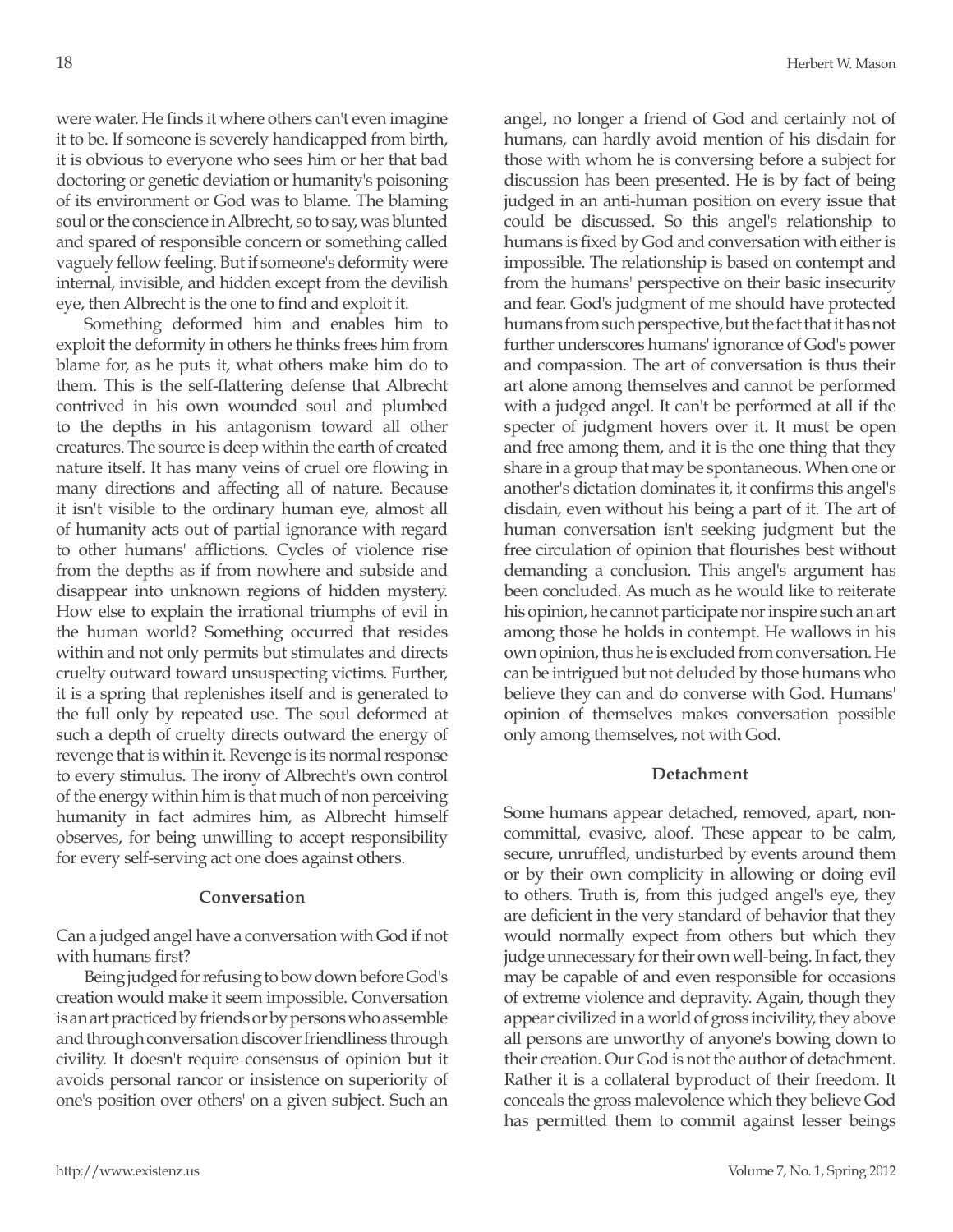than themselves. It is a veil wrapped around the inmost core of these self-serving creatures. Such humans are predators. They stalk their prey if only when they believe they can't be seen. Once sufficiently veiled from any possible detection from others and scruple of their own, they each feel they are someone else and are thus free to do as they please: Free to commit murder, free to create new forms of atrocity on the unsuspecting. They believe that everything is possible, even to the point of ignoring capture, punishment, and pain to themselves. Their faculty of apprehension has been erased by their inflated conception of freedom. They are prepared to lose everything, because nothing has ultimate value to them, especially other human beings. I find everything about them contemptible, hence I prefer to treat them distantly, to look only at other humans' obvious folly rather than examine too closely their depravity, which nauseates me. After all I am not a monster.

### **Eavesdropper**

This is part of my curse: to be ever eavesdropping on human beings discrediting themselves before an angel who might have had a higher regard for them. As it is, I can only see what I've been judged for knowing what humans would become. In a sense I am self-judged, though I prefer the transcendent emblem I guard proudly: Judged by God Alone. I have a certification of the grandest kind. I am an elected member of the Academy of Academies though I am cast into an academy membered here below by pimps, murderers, rapists, thieves, sociopaths, degenerates, ingrates, child abusers, ecclesiastical hypocrites, brutal mercenaries legalized by criminal states, genocidal maniacs, gratuitous testers of catastrophic weaponry against the unsuspecting, on and on day after day, and nothing changes what I am condemned to see. The curse of the eavesdropper is that he is compelled to see, the pity is that no one sees me watching. A few with partially developed consciences imagine I am pricking them into guilt. This is nonsense. I don't feel guilt myself. How could I prick these pitiful wretches of another creation than mine? I'm not in a closed house, peeking behind a lace curtain. I am in Hell. There's no house, no curtain, and nothing to hide behind. My only pride from what I see is my acceptance of the emblem of God's judgment. I accept it without as yet believing I was wrong. In any case, I never actually acted against these strange creatures. Those who think otherwise are only literary panderers to the most misdirected of human fears, that something foreign to themselves causes all of their grief. I only eavesdrop. I do nothing. I am an angel, immaterial, unknown and unappreciated by human beings. Those few who believe in spiritual transference may think that a judged angel's spirit of rejection and bitter irony affects the spiritual climate, so to say, of the world in which they live. Perhaps I should feel some responsibility. But I don't. I only eavesdrop, and while doing so I am never seen. Grotesque caricatures by human artists and poets bear no resemblance to me. I am an angel. God didn't create me ugly. I suppose one could argue that God didn't create humans ugly either. My being judged for my opinion was always based in my mind on my having prior knowledge. In that regard I am adhering to truth. That's how I knew before humans developed their hideous distortions of themselves that I would be an eavesdropper.

### **Torture**

This is the bottom line of human behavior. When I sink that low to observe it, the rightness of my refusing to bow down before this creation of God's is confirmed. When humans perform it willfully or under orders from above by other humans their sadism is released, they are thrilled, and I am thrilled by their confirmation of my decision. A cynic might say that I depend on this bottom line for knowing I am right. It is my security, my realism, my peerless critical acumen, my atheism. But of course that is wrong, for unlike the fiercest of human social critics I am not an atheist. Quite the contrary, I know God is the Mind behind all created things, including the gift of freedom for humanity to behave contrary to its own best interest. Irony dominates the world that humans have created for themselves. Some humans, even intelligent ones, can't bear to accept this as a fact. Of course, my created species does not commit torture. I for one turn away from its visual and audible horror. The thrill of my being confirmed blinds and deafens me to every disembowelment, every buggering with electric prods, every gauging of eyes and extraction of fingernails, every simulated drowning, every agonizing scream, and every collective annihilation. The classic human torturer goes for the points of a victim's own greatest physical and psychological sensitivity. Perhaps the torturer is also confirmed at some level about my point of view: Torture is the degenerate human's act of refusing to bow down.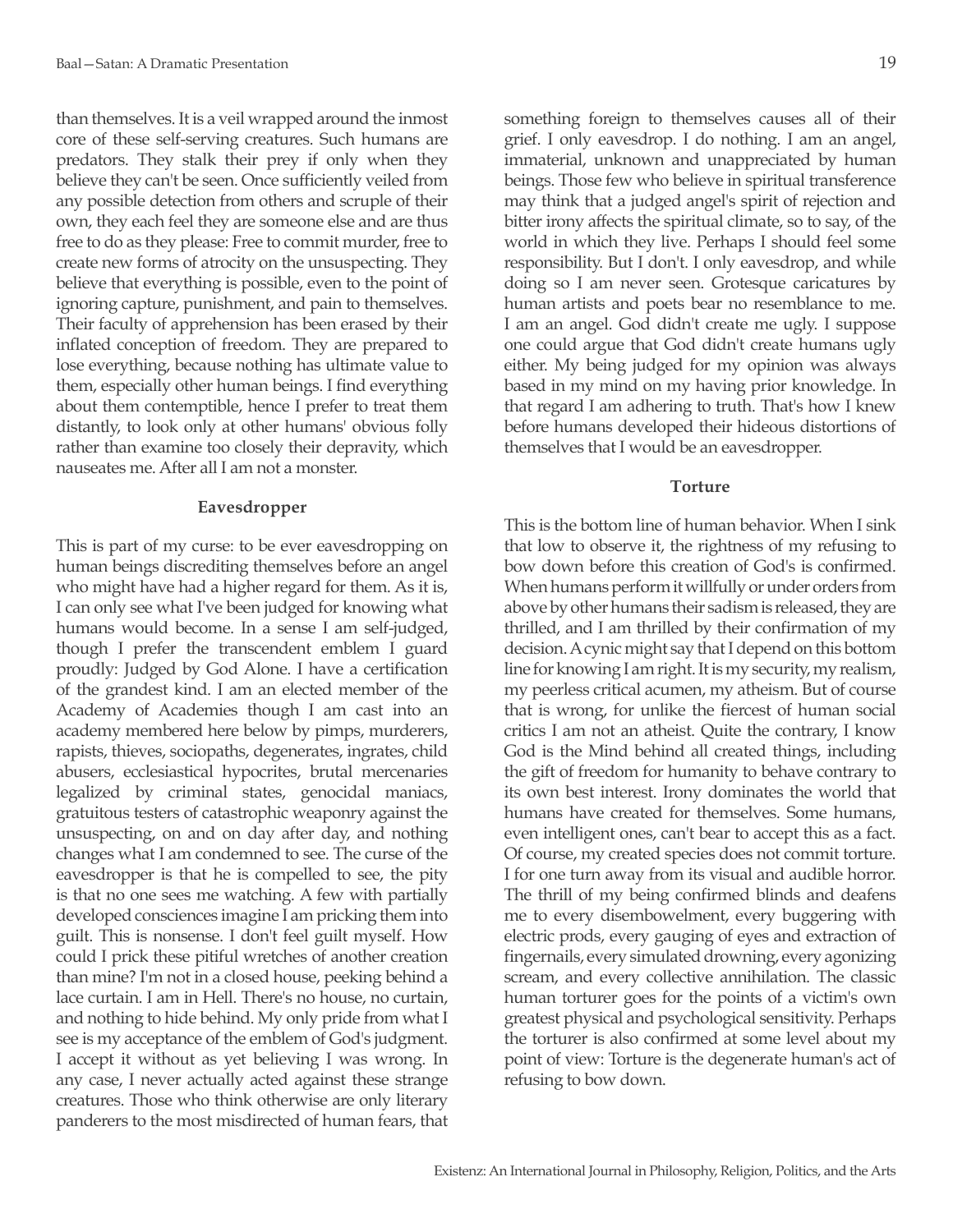### **The Last Word**

This judged angel is most aroused, within the limits of his altered power, when some human, anyone at all, believes with absolute clarity in the personal reception of divine grace. Many humans who proclaim this in public for the adulation of others and prospect of multiple conversions occurring in their name, are victims of self-delusion, arrogant desire, and boredom with their own lack of creativity. This angel snickers in mockery, confirming his perception based on embittered disenfranchisement. But when a human person believes in grace through humility, not through expectation of deserving anything at all, and is miraculously wholly empty of guile, my rage is aroused. Of course, everything I would do but can't is part of the futility of maintaining my rational position. Rage is, well, what it is, especially in my case. Still, I am pained by the discovery of one human who bows both before our God and before his or her fellow human beings. It is a riddle which, I believe, no human being aspiring to both faith and reason on a lower than an angelic level can solve. I am convinced of my position. I am a contemplative, indeed a lover, of God's perfection. I remain steadfast in my contemplation, even unto my being judged, not for being wrong, but for disobedience to one command that I found contrary to my angelic level of understanding. The mention of humanity and perfection in the same highest spiritual breath is proven contradictory to the most ordinary of observations of humanity's range of behaviors. A truly humble human person might say to my position: "I am not perfect and never claimed to be." But I am not a contemplative of human humility. I am a contemplative of God Who is perfect! An argument against my position can't be based on the discovery of humility in a single human being. Contemplating such a person, by other humans, that is, would only be a form of self-praise and be ridiculous against the vast array world-wide, so to speak, of humanity's arrogance, folly and inevitable self-debasement. The counter argument to my position is circular from which there is no exit for the arguer.

The word compassion, of course, arises only from God's perfection. The embodiment of humility in Jesus aroused my rage and tempted my powers of rationality to challenge its verisimilitude to truth. It is a rare phenomenon that my contemplation of God did not reveal. And none of God's angels had imagined him. But Jesus as one third of the division of the One Unified Indivisible God is contrary to my angelic reason. And despite the supposedly theological reflections of poor fallible humanity, seeking to be loved by God in their own lower natures, it does not become truth nor does it alter my position. Now, to compassion itself. God may pity humanity and even in rare instances forgive a human person who is genuinely contrite and endures a verifiable broken heart, as the Psalmist hoped. But compassion suggests a conjoining of essences between God and a human being, indeed an intervening sharing of one being with another. This I consider beneath God's greatness and beauty, which is worthy of contemplation not indicative of bizarre compatibility. Even the most humble of human beings is capable of self-delusion if he or she believes in this compassion. It may be that God who is a Stranger to all human beings can be imagined in the guise of the ordinary stranger appearing, even loitering among them. As for myself, I reject such imagining. I accept God's wisdom in judging me, though I still believe in my insistence on God's majesty being unique, transcendent and untransferable in part or whole to other beings. I find no error in my position, even unto the Hell of my powerlessness to change it. Need I go on repeating myself, or can this finally be understood on high and on low as my last word?

### **A Further Thought**

I am presenting this sequence of reflections in response to some humans' repeated demands to understand what is to them a mystery never to be solved: the creation of evil by a good God. It is simply a fact. God is both Creator and Judge who judges creation. It is framed only by humans as being complex. Not a mystery or a problem lending itself to a human understanding, for me it is a spiritual fact. I refused God's command. I was judged. I have lost my position among my obedient peers. Do I care about humans and their problems? No. It is up to them to judge themselves or be judged by their peers. Sorting all that out is tedious. Most just move on by living without satisfying answers to their questions. I don't ask questions. Some of them think, as they put it with regard to my judgment, that the Devil Rules the World, as if that explained anything. I don't rule. I don't care about the world. I care only about God, the source of my existence and my present condition. God can both create and judge. I am a witness to both, not to the practice of ruling anything. Some humans' literary imaginings place me in the ruler's position of everything negative that has happened to them through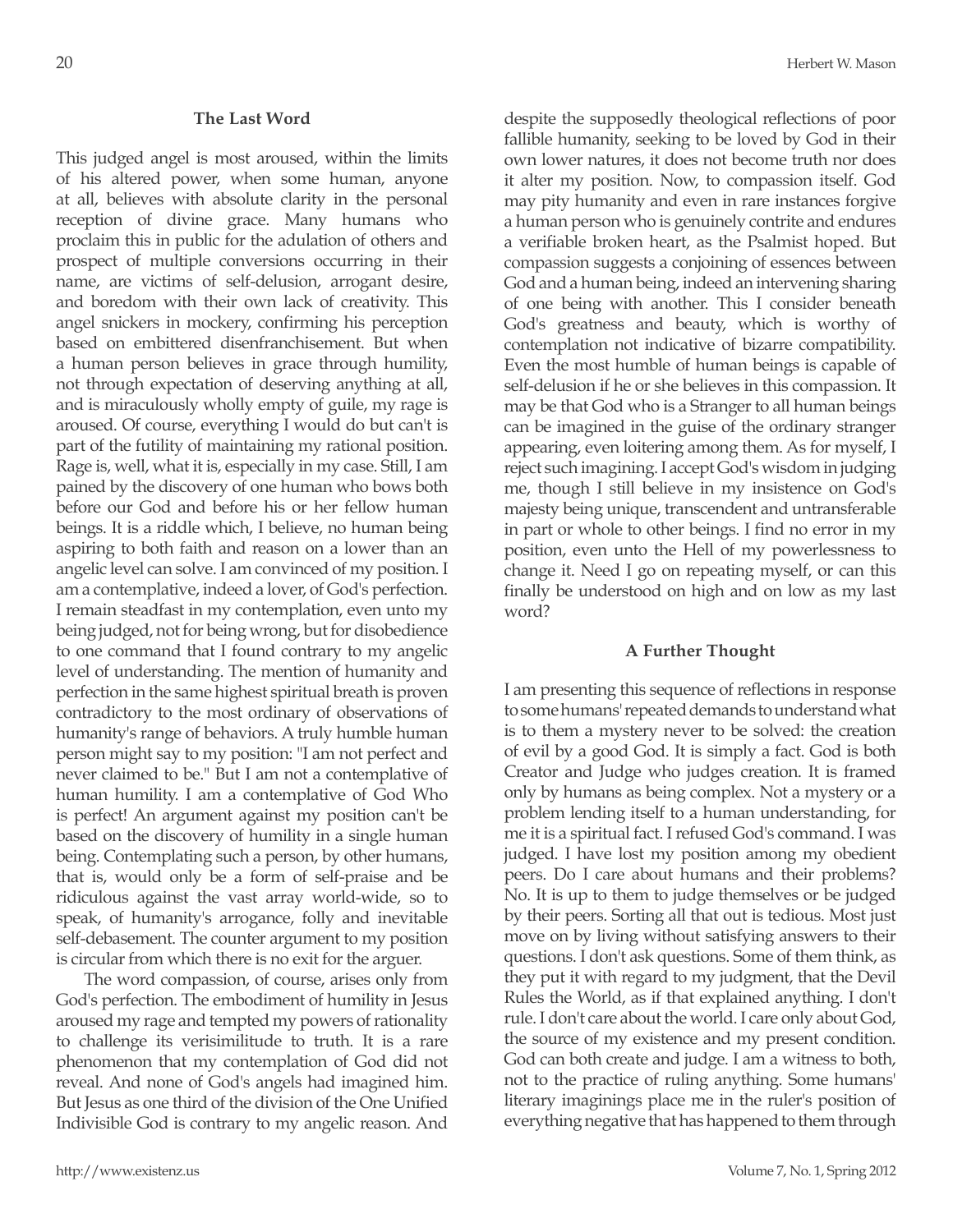their own folly and mischief. It is all nonsense. Beware of the merely literary interpretation of human existence, I whisper softly. Consider only what is just. I refused to obey God's command, and I am judged. By analogy, at most, if humans refuse to respect God's creation of humanity as rational, wise, beautiful, compassionate, loving and so on, then their own action of refusal will judge them. In that sense only does the Devil rule their world; that is, by analogy, nothing more. This is more than I am loath to say to them, for it reveals to them their one way out of their dilemma, by leaving me in absolute solitude in mine.

### **Rage**

I am enraged by humility in humans. I explode within. I feel hatred, contempt, jealousy, exasperation, frustration, impotence, and revenge, defensiveness on behalf of my character and my mind, or just plain rage. This is not tolerable. I am a calm angel, a proud, obedient, intelligent, composed, witty, resilient, disinterested, self-assured Angel! Suddenly, when something human occurs that contradicts my argument with God, I lose a sense of myself. This cannot happen to me. I've mentioned this before, but now, at the risk of repeating myself, I am faced with a blatant contradiction of myself. My life per usual is one of freedom from contradiction. Intellectual consistency is my principal virtue. I am all that humans are not. Suddenly I feel I am everything they are. My rage is aroused by their attempt at spiritual transcendence. This is impossible. It alters my rhythm. How can they transfer theirs to me? Is this my cleverness gone soft? Is their humility authentic? I was powerless to lure Jesus into contradiction of himself. I left him to his suffering, his hell, his humility that enraged me. But after leaving I regained my calm by observance of the rest of humanity. I regained both my horror and my humor. I'm at my best when I'm certain of my position. A judged angel should know the limits of his rage. If all of humanity were humble, I would bow down as God in his greatness commanded. But where would the balance be? So much for boundaries.

## **A Dialogue**

Matthew has experienced throughout his long life occasional twinges of an indeterminate pain. Suddenly, at such times, he senses he will cease to be, meaning he will lose consciousness and in effect not be. The world will have disappeared to him and he to it. It is not a good feeling, and so he turns away from it by thinking of something trivial, sportive or sexual or anything that makes him feel his mind and his body are both continuing to be interested in things that appear to matter. Still, it recurs and in his older years with greater frequency. He is retired from his professional career, which gives him more time unfortunately to take these twinges seriously. He turns from each to write a story that seems to temporarily postpone twinges of this sort. He is writing in effect to live. He hasn't created the judged angel. Rather he feels and believes in his presence. He seeks a dialogue with him aroused by these recurrent and intensified assaults. He knows he can't force him to respond or share his understandings of God and eternal life as a contemplative. He also knows that this other, higher being, closer to God than he, holds him and humanity in general in contempt, indeed not worthy of an actual dialogue. Matthew can't resort to an imaginary dialogue. The twinges are too serious and too threatening for even the most artful of imaginings. This is life confronted by no life. An angel even a judged one is deathless but as a result of being judged may be closer to humanity and to auditory dialoguing than other angels. He is in effect fallen almost to Matthew's own human state. The only difference is that Matthew knows he has the experience of both doubt and hope. The judged angel has neither. What thus has the angel to lose by such a dialogue? It's a strong argument, especially for a human to make. Still, Matthew can't hear the angel's voice in response; his own mind set being too limited. Further, as an amateur philosopher Matthew is suspicious of any special intuition. He fears there is no possibility of a dialogue. He still, however, resists creating, so to say, an imaginary one. He doubts thus his own capacity to create. He can narrate, but creating out of nothing is something else. Narrating is borrowing on what has already been borrowed successively from the very beginning of humanity's creation. Borrowing, if not stealing, from God's creation is an affront or at least a presumption of gift and power he feels is diminishing in himself. At times he can barely breathe when the twinges occur. The more he seeks the angelic voice beyond his own, the more he feels the presence of death and the disappearance of himself. This is the value of writing, it makes him think more about nothing. Of course, this is no help to him in his desire to dialogue with the judged angel. Is he suggesting that Matthew think analogically? Not about the angel's creation being analogous to his, but about the state of his being judged. That sounds to Matthew